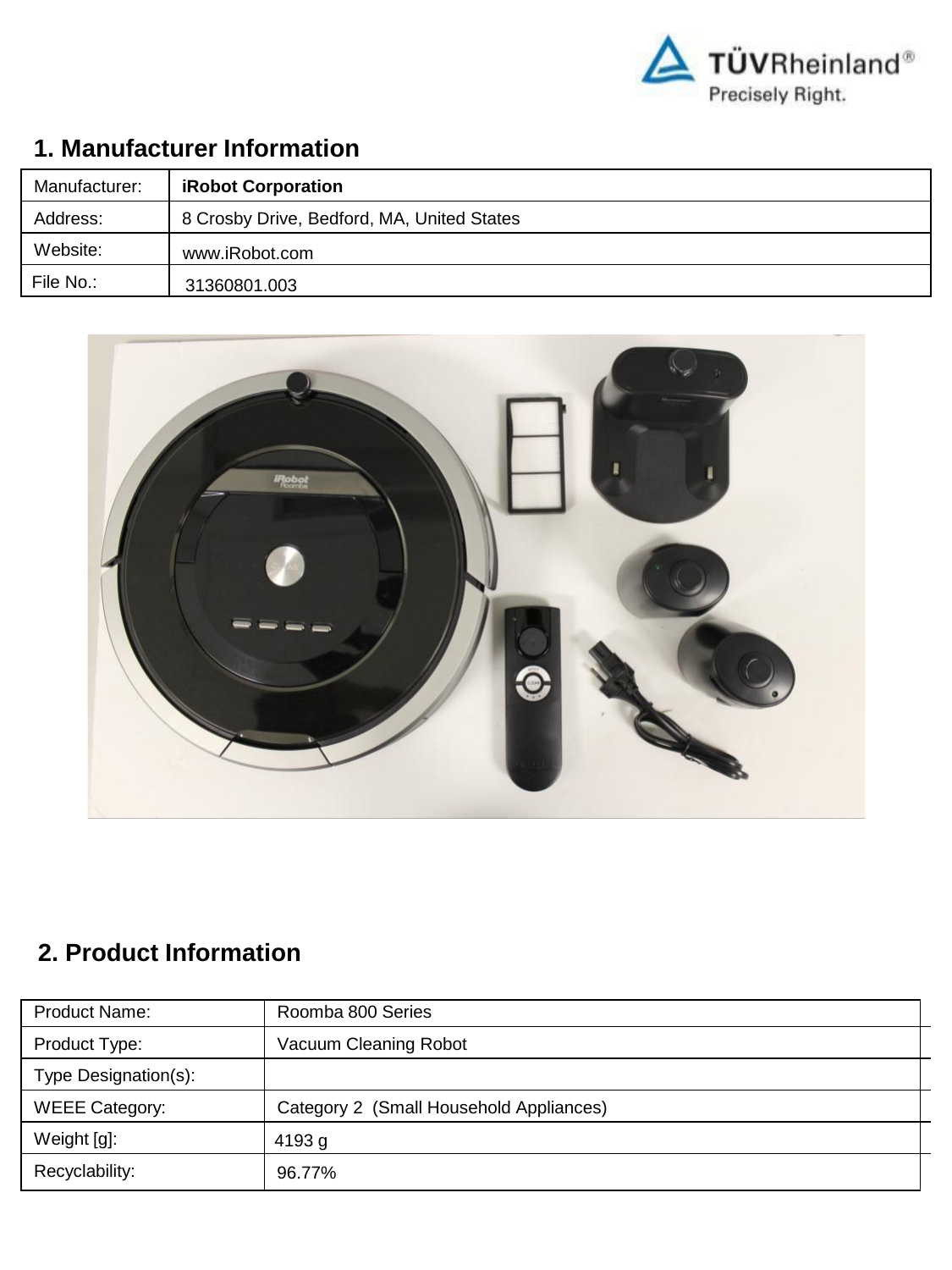

| <b>Type I</b>   | Material/components which must be removed and treated separately<br>According to Annex VII of the 2012/19/EU (WEEE) directive. |
|-----------------|--------------------------------------------------------------------------------------------------------------------------------|
| <b>Type II</b>  | Material/components which can disturb certain recycling processes.                                                             |
| <b>Type III</b> | Material/components which have an economic value at end-of-life.                                                               |

# **3. Recycling Information: (Optional)**

- Are plastic parts >10g marked according to ISO 11469?
- Is the product manufactured of 20% recycled material?

# **4. Directives and Standards: (Optional)**

The following directives and standards have been considered:

- EN 50419:2006 "Marking of electrical and electronic equipment in accordance with Article 15(2) of Directive 2012/19/EU (WEEE)
- 2012/19/EU Directive 2012/19/EU of the European Parliament and of the Council of July 4, 2012 on waste of electrical and electronic equipment (WEEE)
- ISO 11469 "Generic Identification and Marking of Plastic Products"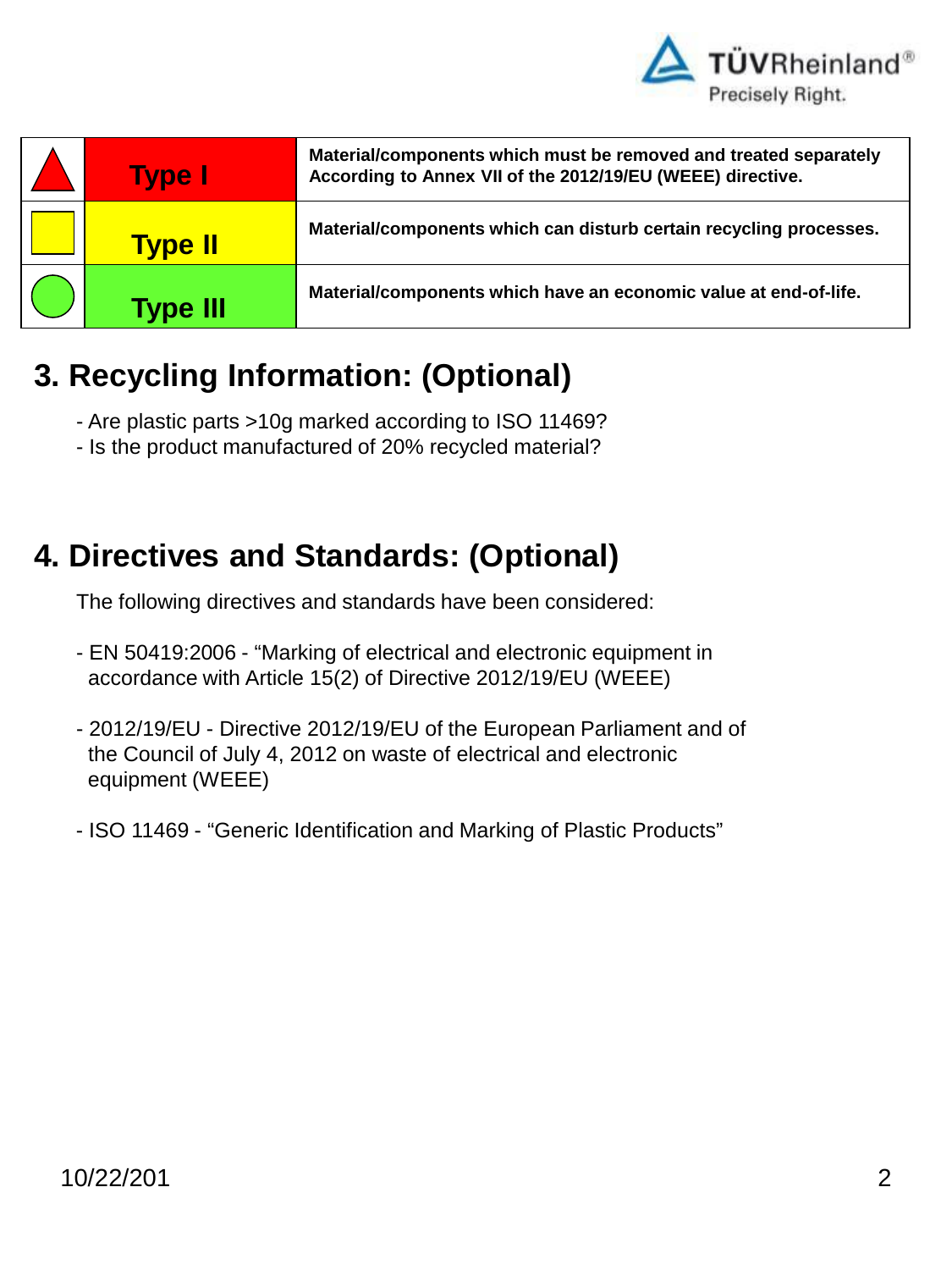

5. Instructions for removing materials/components which must be removed and treated separately:



| Nr.            | <b>Component</b>                           | <b>Material</b>                         | $Wt.$ (g) | <b>Comments</b>                                |
|----------------|--------------------------------------------|-----------------------------------------|-----------|------------------------------------------------|
| 1              | <b>Main Vacuum PCB</b>                     | <b>PCB / Mixed</b><br><b>Components</b> | 155       | <b>TREAT SEPARATELY, 50%</b><br><b>RECYCLE</b> |
| $\overline{2}$ | <b>Lighthouse Main</b><br><b>Board</b>     | <b>PCB / Mixed</b><br><b>Components</b> | 25        | <b>TREAT SEPARATELY, 50%</b><br><b>RECYCLE</b> |
| 3              | <b>R3 Lighthouse</b><br><b>Switchboard</b> | <b>PCB / Mixed</b><br><b>Components</b> | 9         | <b>TREAT SEPARATELY, 50%</b><br><b>RECYCLE</b> |
| $\overline{4}$ | <b>Remote Control PCB</b>                  | <b>PCB / Mixed</b><br><b>Components</b> | 12        | <b>TREAT SEPARATELY, 50%</b><br><b>RECYCLE</b> |
| 5              | <b>Charging PCB</b>                        | <b>PCB / Mixed</b><br><b>Components</b> | 73        | <b>TREAT SEPARATELY, 50%</b><br><b>RECYCLE</b> |
| 6.             | 10/22/201<br><b>Indicator PCB</b>          | <b>PCB / Mixed</b><br><b>Components</b> | 21        | <b>TREAT SEPARATELY, 50%</b><br><b>RECYCLE</b> |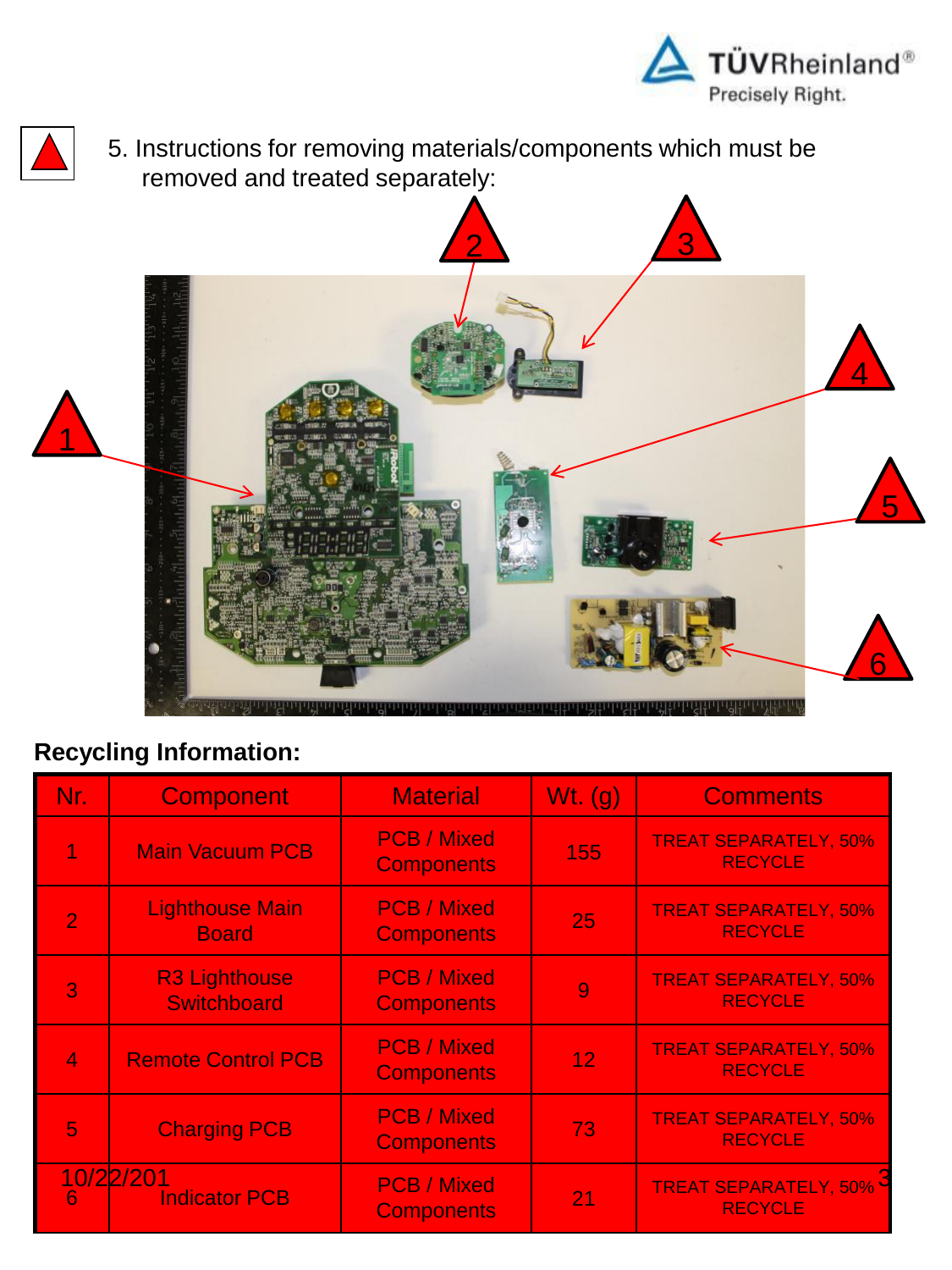



5. Instructions for removing materials/components which must be removed and treated separately:



| <b>Component</b> | <b>Material</b> | $Wt.$ (g) | <b>Comments</b>                                                    |
|------------------|-----------------|-----------|--------------------------------------------------------------------|
| Wires            | <b>Mixed</b>    |           | <b>TREAT SEPARATELY, 40%</b><br>RECYCLE/60%<br><b>INCINERATION</b> |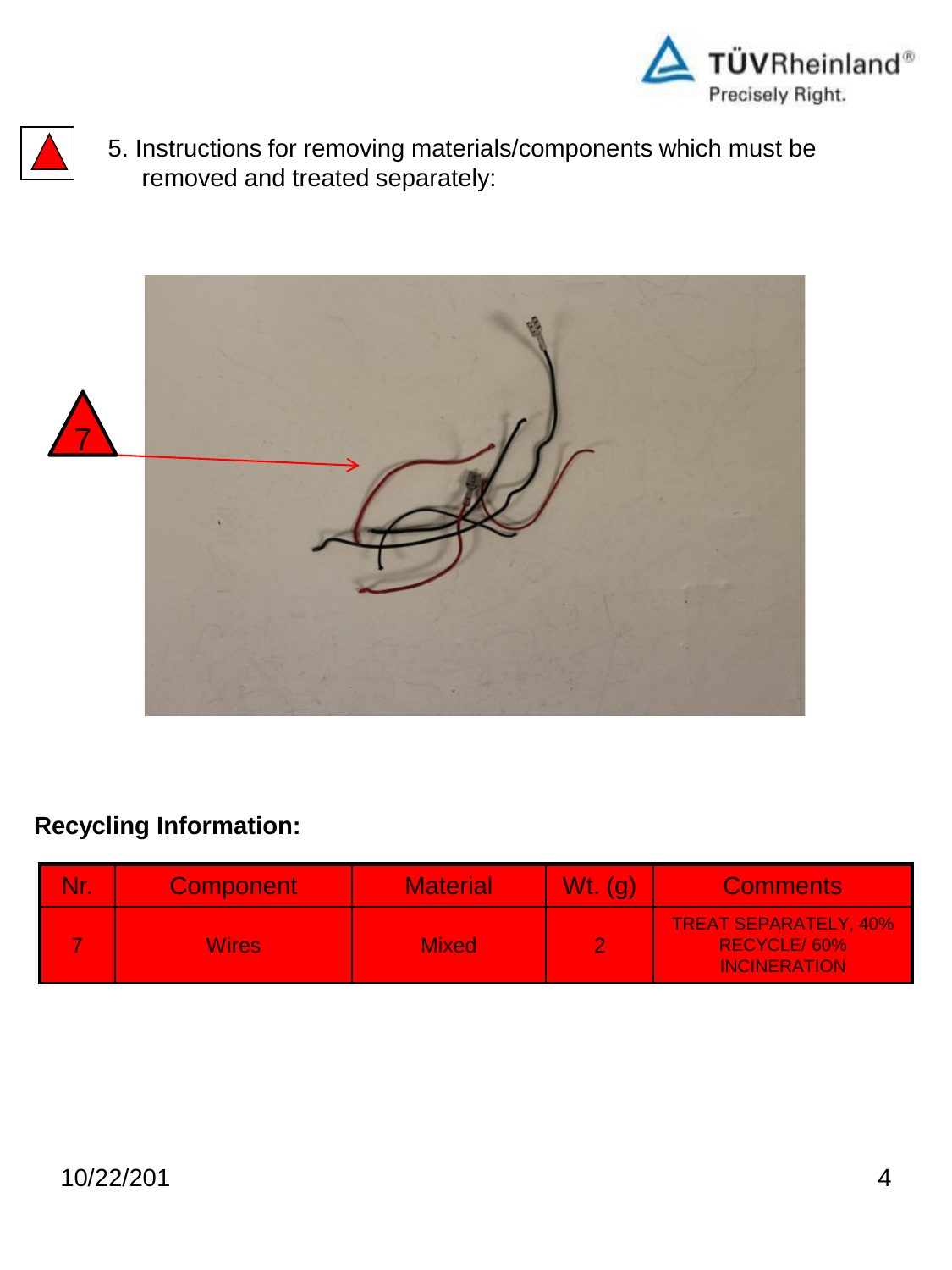



5. Instructions for removing materials/components which must be removed and treated separately:



| <b>Nr.</b> | <b>Component</b> | <b>Material</b> | $Wt.$ (g) | <b>Comments</b>              |
|------------|------------------|-----------------|-----------|------------------------------|
|            | <b>Battery</b>   | <b>Mixed</b>    | 699       | <b>See Battery Directive</b> |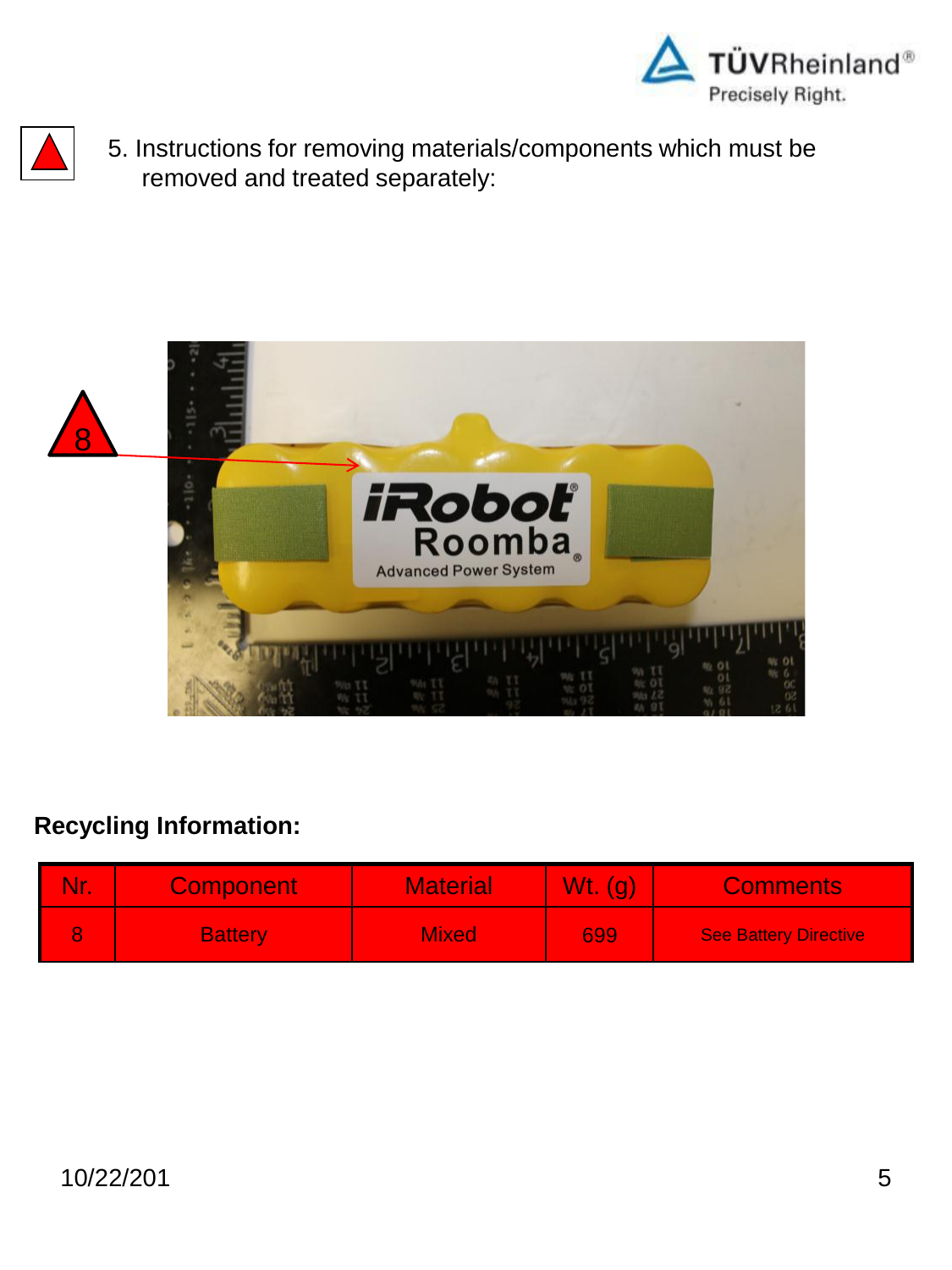





| Nr.            | <b>Component</b>                     | <b>Material</b>       | $Wt.$ (g)    | <b>Comments</b> |
|----------------|--------------------------------------|-----------------------|--------------|-----------------|
| 1              | <b>Clear Film PCB Covers</b>         | <b>Non-ID Plastic</b> | 14           | <b>Waste</b>    |
| $\overline{2}$ | <b>Inner Main Display Film Cover</b> | <b>Non-ID Plastic</b> | $\mathbf{2}$ | <b>Waste</b>    |
| $\overline{3}$ | <b>Inner Main Display Case</b>       | <b>Non-ID Plastic</b> | 46           | <b>Waste</b>    |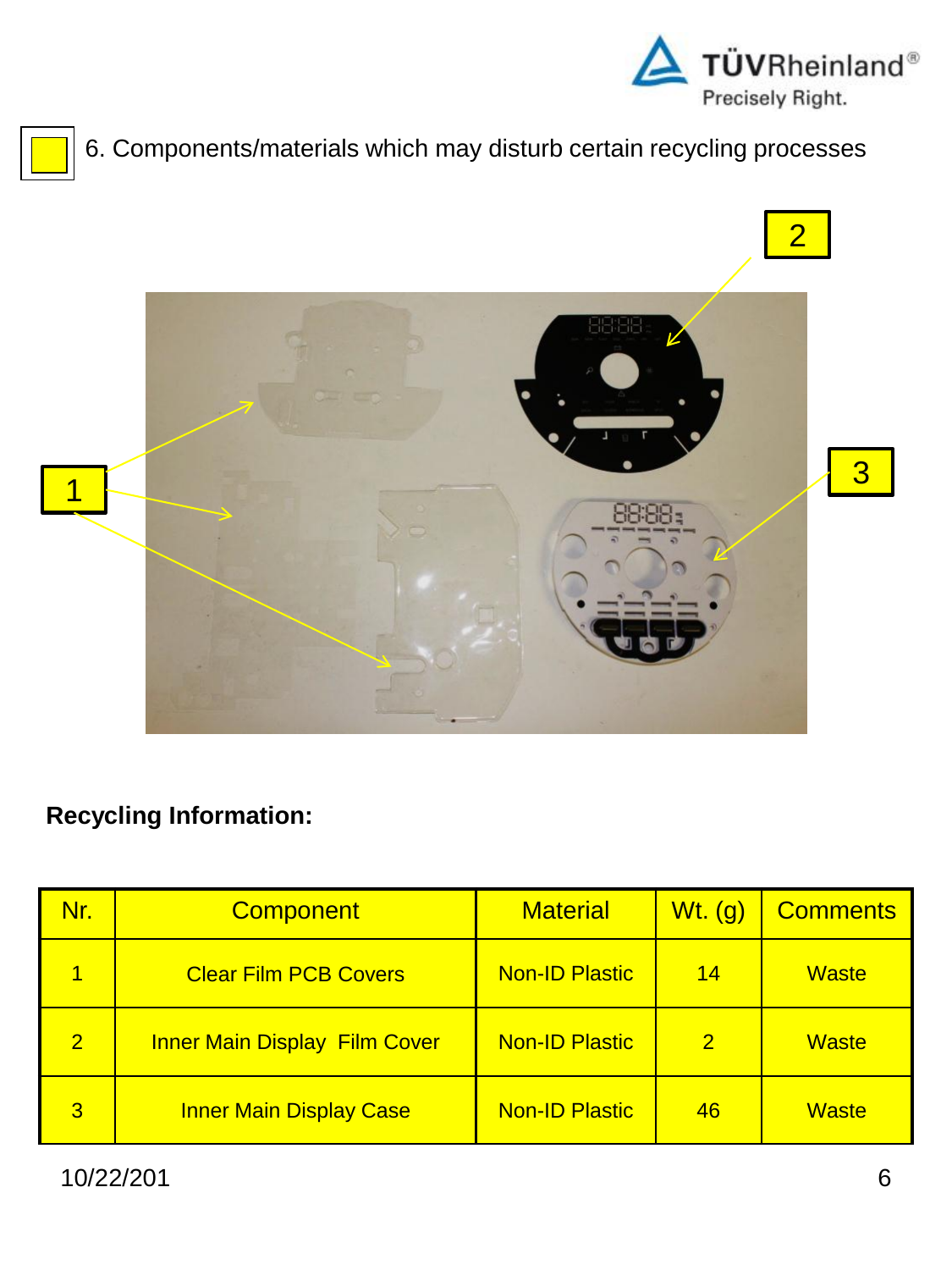

# 6. Components/materials which may disturb certain recycling processes



| N٢ | <b>Component</b>                         | <b>Material</b>       | Wt.<br>g | <b>Comments</b> |
|----|------------------------------------------|-----------------------|----------|-----------------|
|    | <b>Miscellaneous Buttons &amp; Parts</b> | <b>Non-ID Plastic</b> | 51       | <b>Waste</b>    |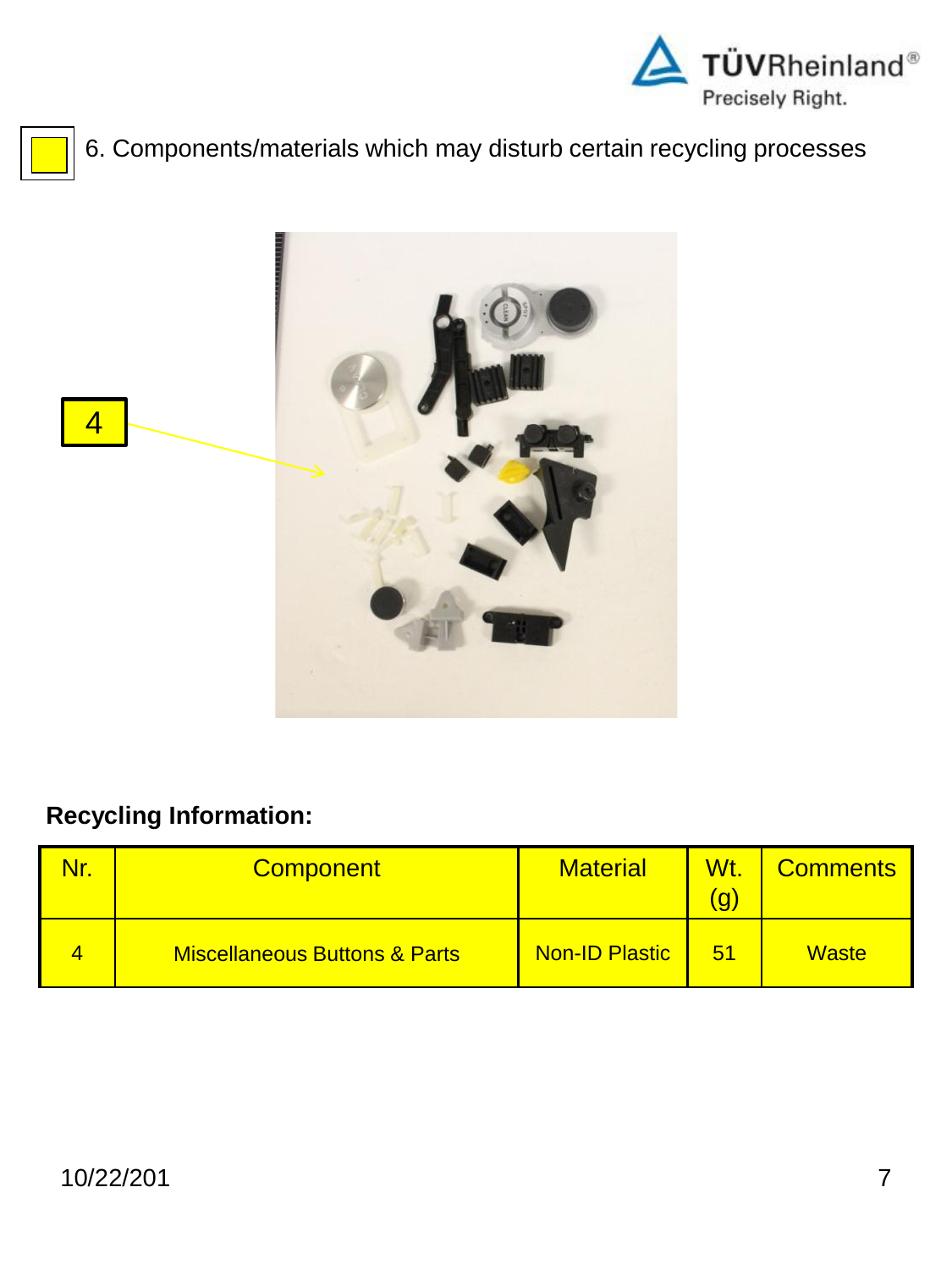





| Nr.            | Component                                    | <b>Material</b> | $Wt.$ (g) | <b>Comments</b> |
|----------------|----------------------------------------------|-----------------|-----------|-----------------|
|                | <b>Remote Control Battery</b><br>Comp. Cover | <b>ABS</b>      | 4         | Recycle         |
| $\overline{2}$ | <b>Remote Control Front</b><br>Cover         | <b>ABS</b>      | 18        | <b>Recycle</b>  |
| 3              | <b>Remote Control Back</b><br>Cover          | <b>ABS</b>      | 25        | Recycle         |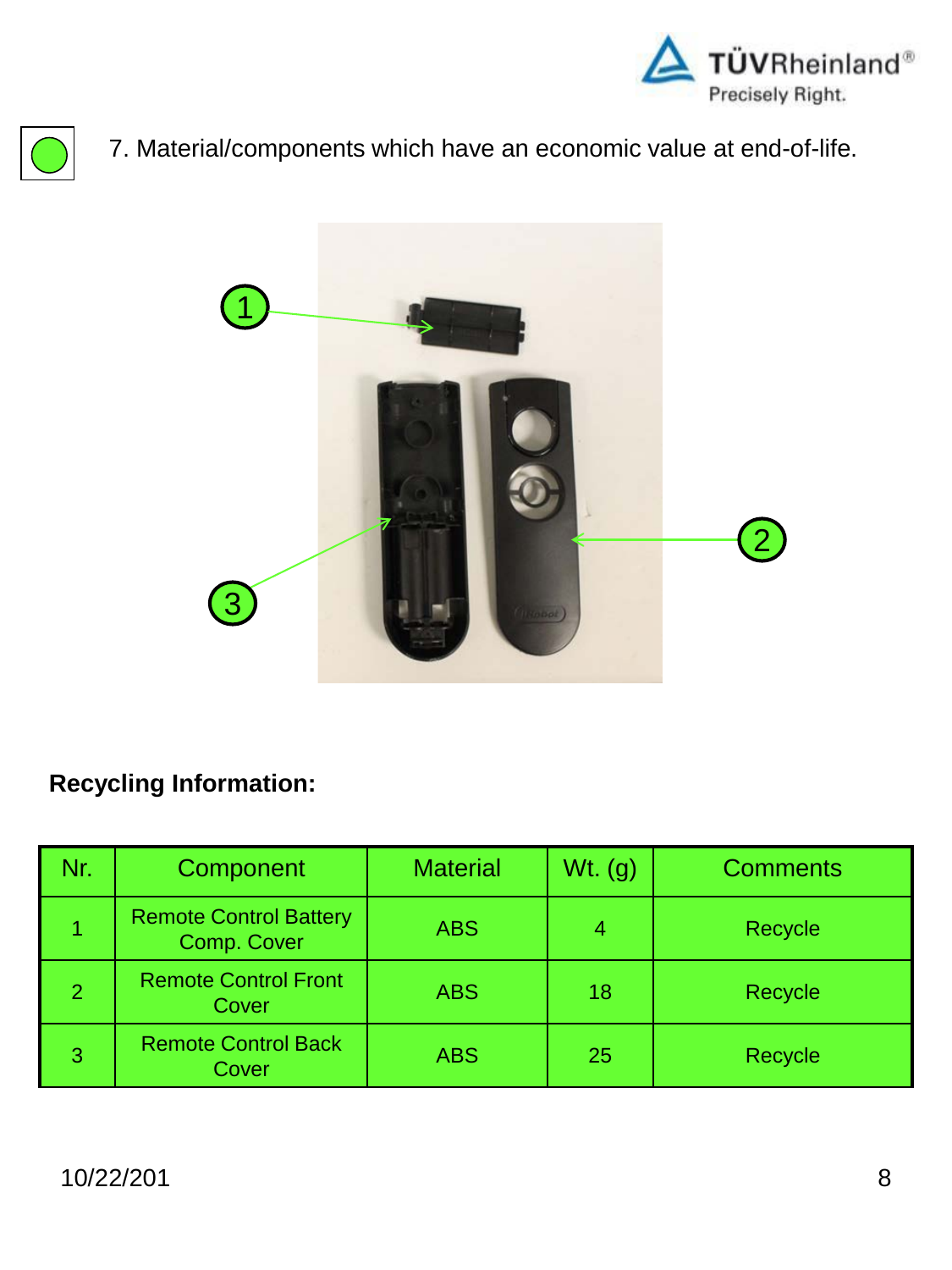





| Nr. | Component                                              | <b>Material</b> | $Wt.$ (g) | <b>Comments</b> |
|-----|--------------------------------------------------------|-----------------|-----------|-----------------|
| 4   | <b>Vacuum Battery</b><br><b>Compartment Cover</b>      | <b>ABS</b>      | 40        | Recycle         |
| 5   | <b>Virt. Wall Outer Case</b>                           | <b>ABS</b>      | 60        | Recycle         |
| 6   | <b>Virt. Wall Battery</b><br><b>Compartment Insert</b> | <b>ABS</b>      | 43        | Recycle         |
|     | <b>Virt. Wall Battery</b><br><b>Compartment Cover</b>  | <b>ABS</b>      | 8         | Recycle         |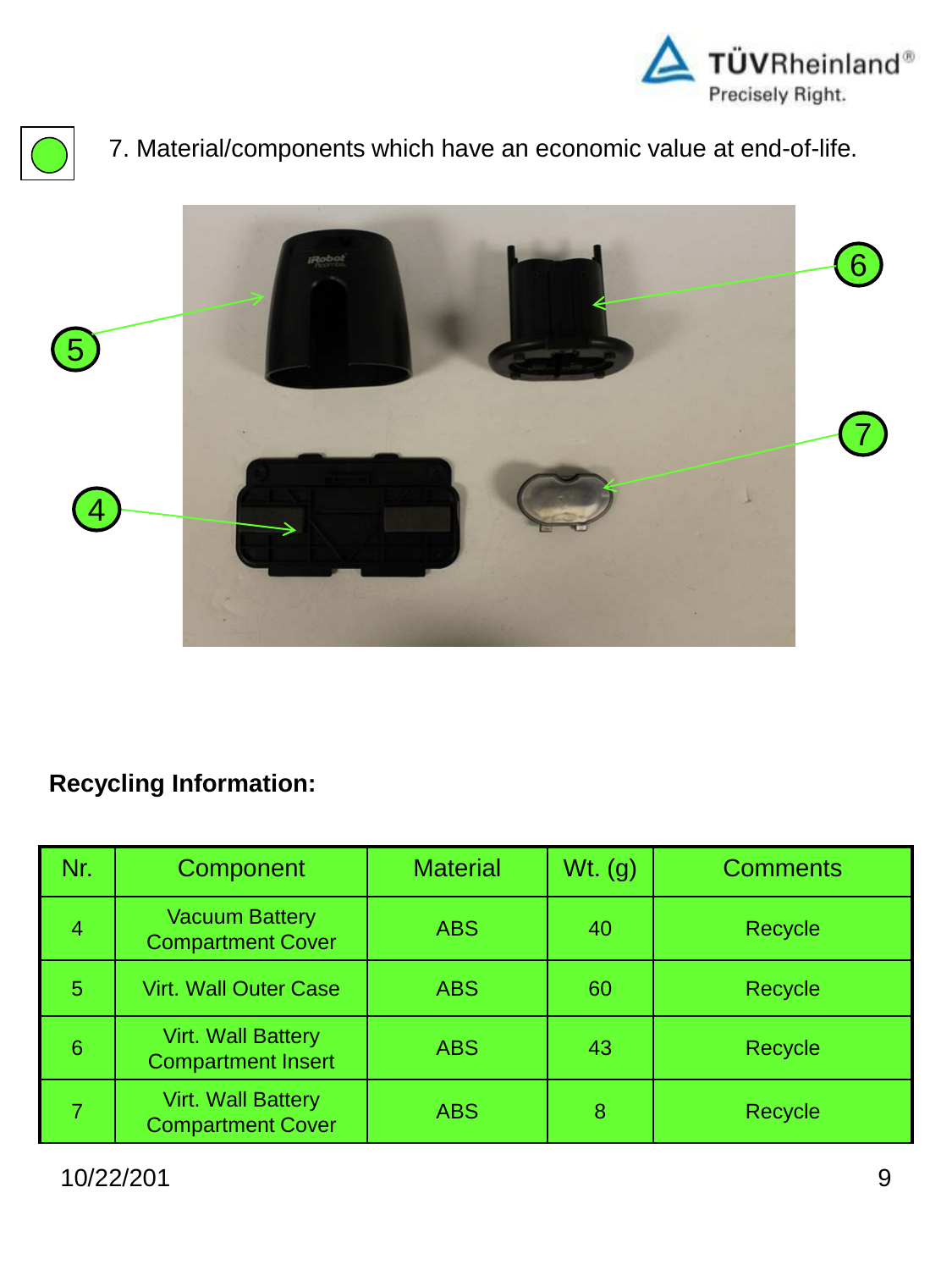





#### **Recycling Information:**

| Nr. | Component                 | <b>Material</b> | $Wt.$ (g) | <b>Comments</b> |
|-----|---------------------------|-----------------|-----------|-----------------|
|     | <b>Top Vacuum Cover</b>   | <b>ABS</b>      | 295       | Recycle         |
| 9   | <b>Bottom Vacuum Case</b> | <b>ABS</b>      | 398       | Recycle         |

9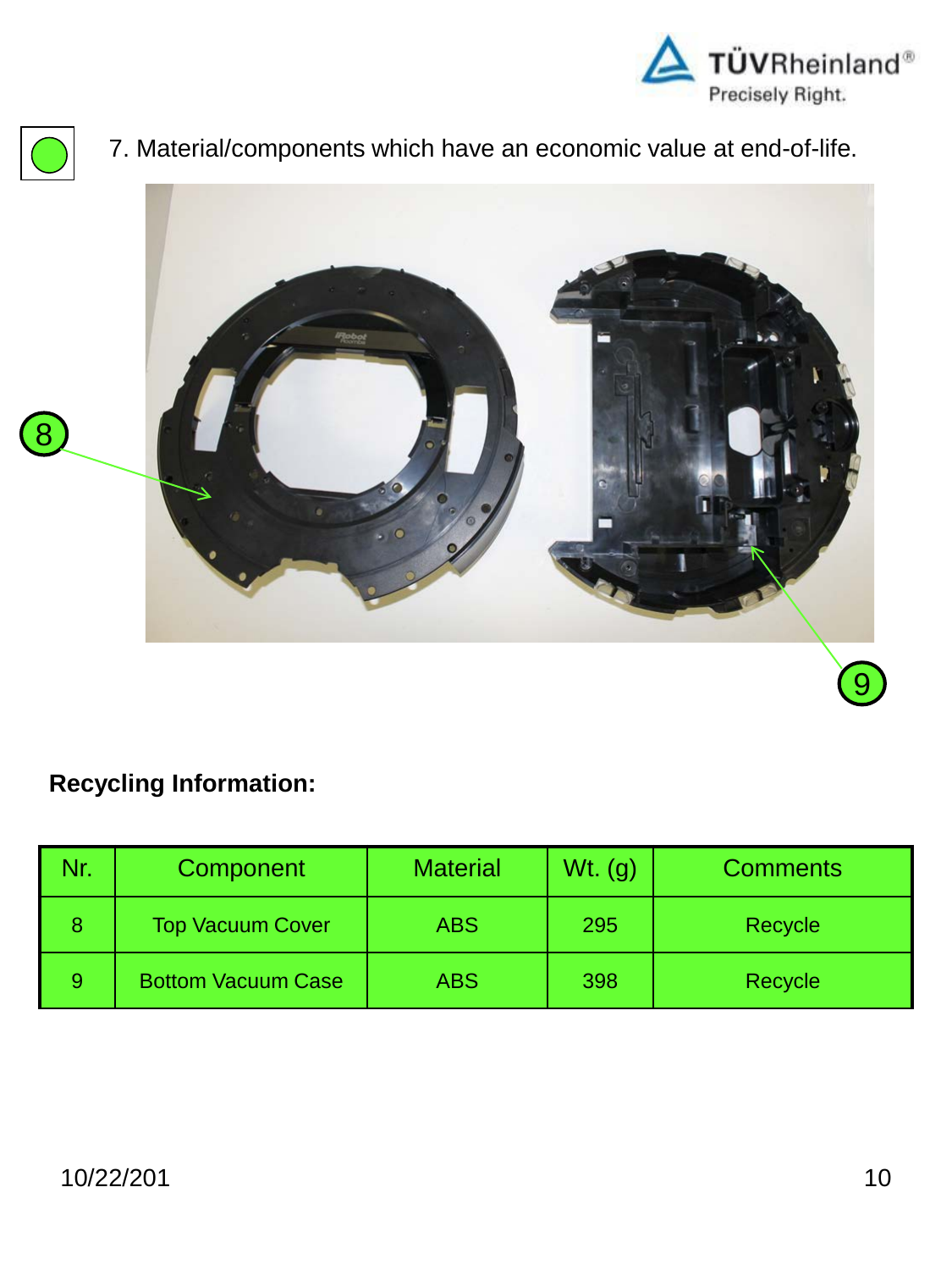





| Nr. | Component                                | <b>Material</b> | $Wt.$ (g) | <b>Comments</b> |
|-----|------------------------------------------|-----------------|-----------|-----------------|
| 10  | <b>Outer Side Cover</b>                  | <b>ABS</b>      | 240       | Recycle         |
| 11  | <b>Main Display Outer</b><br>Cover       | <b>ABS</b>      | 57        | Recycle         |
| 12  | <b>Outer Rim Cover</b><br><b>Inserts</b> | <b>ABS</b>      | 19        | <b>Recycle</b>  |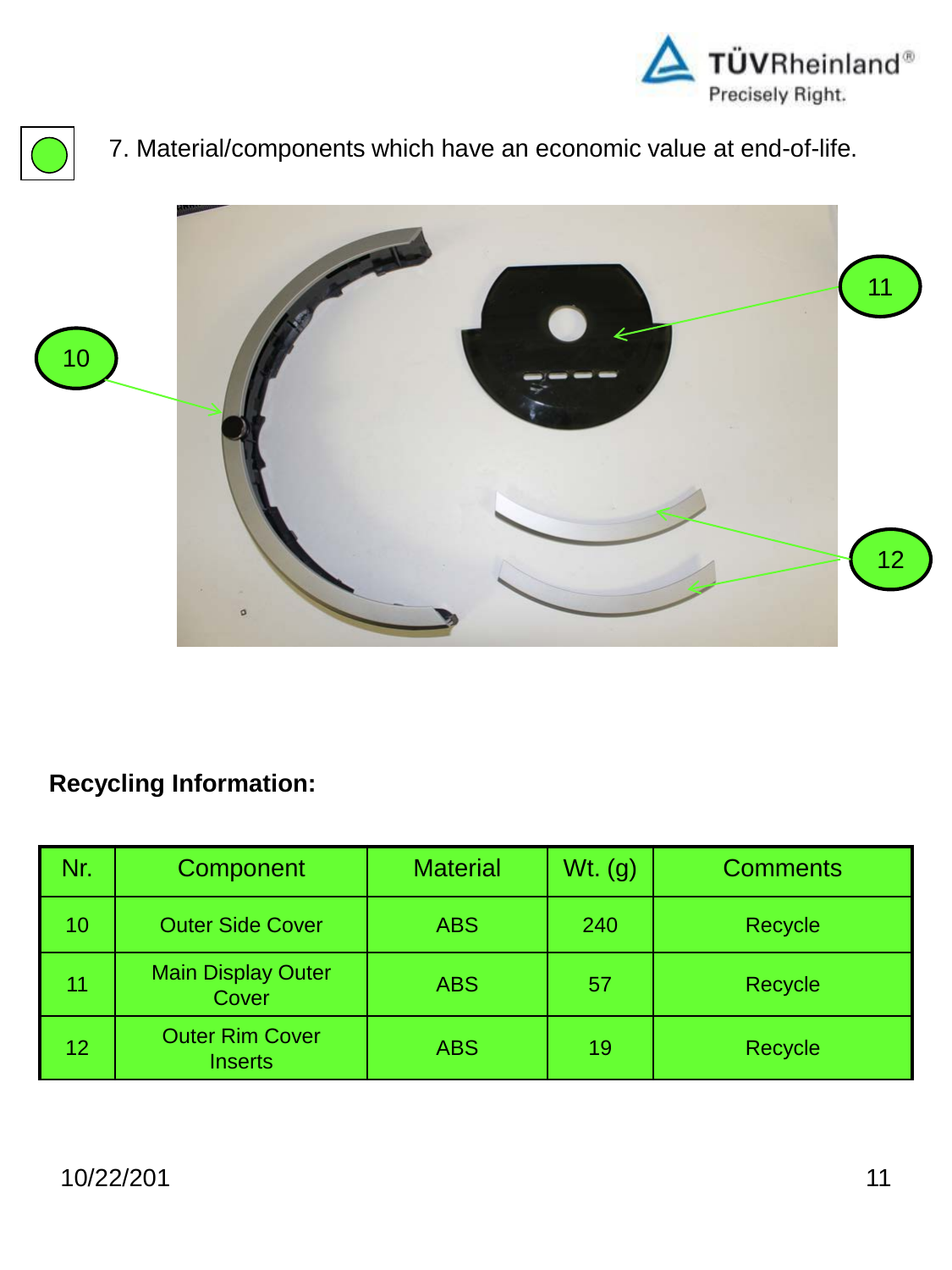





| Nr. | Component                  | <b>Material</b> | $Wt.$ (g) | <b>Comments</b> |
|-----|----------------------------|-----------------|-----------|-----------------|
| 13  | <b>Outer Rim Cover</b>     | <b>ABS</b>      | 73        | Recycle         |
| 14  | <b>Bottom Vacuum Cover</b> | <b>ABS</b>      | 118       | Recycle         |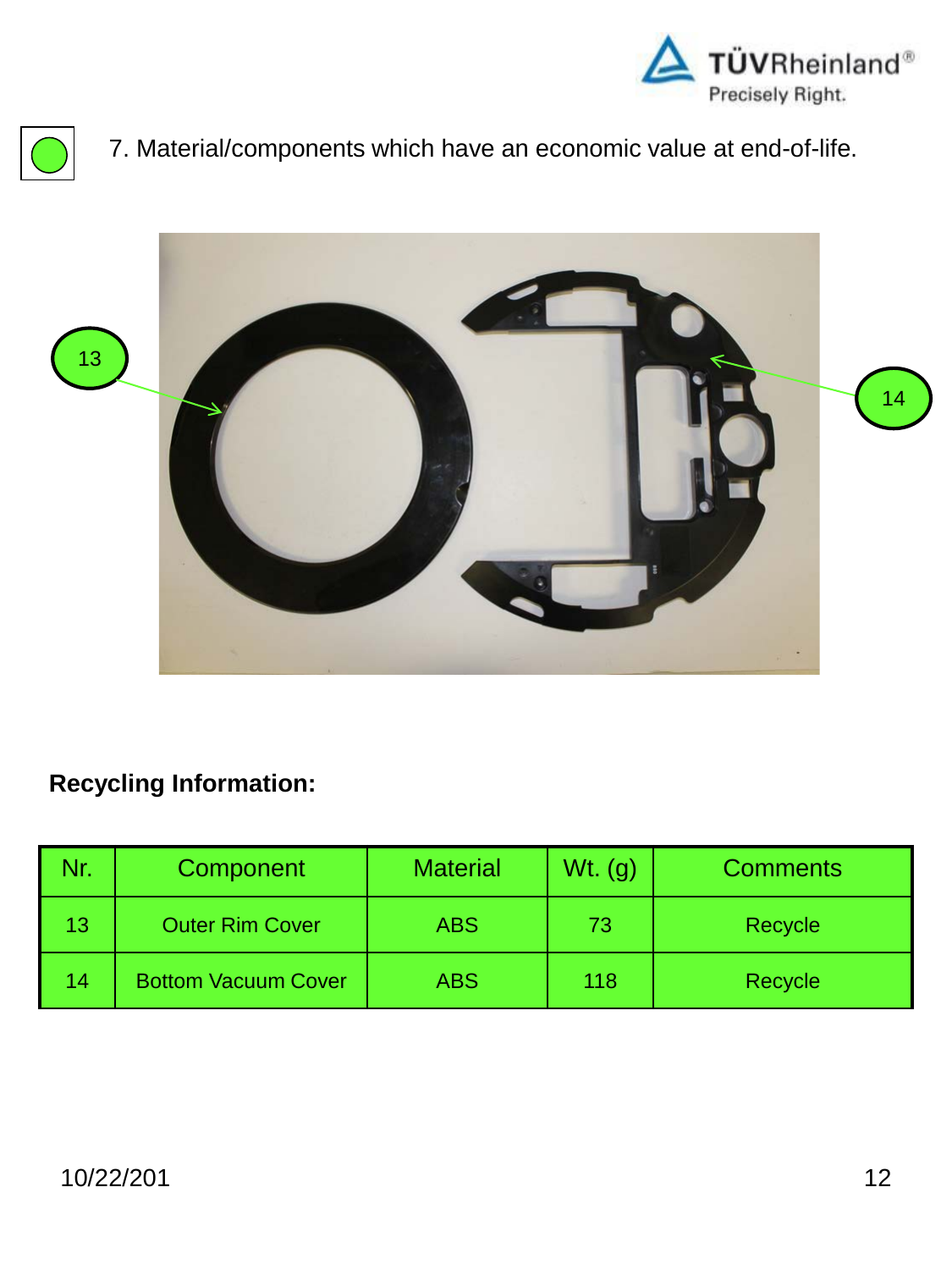





|     | Component            | <b>Material</b> | $Wt.$ (g) | <b>Comments</b> |
|-----|----------------------|-----------------|-----------|-----------------|
| ၊ ၁ | <b>Plug-in Wires</b> | <b>Mixed</b>    | 109       | <b>Reuse</b>    |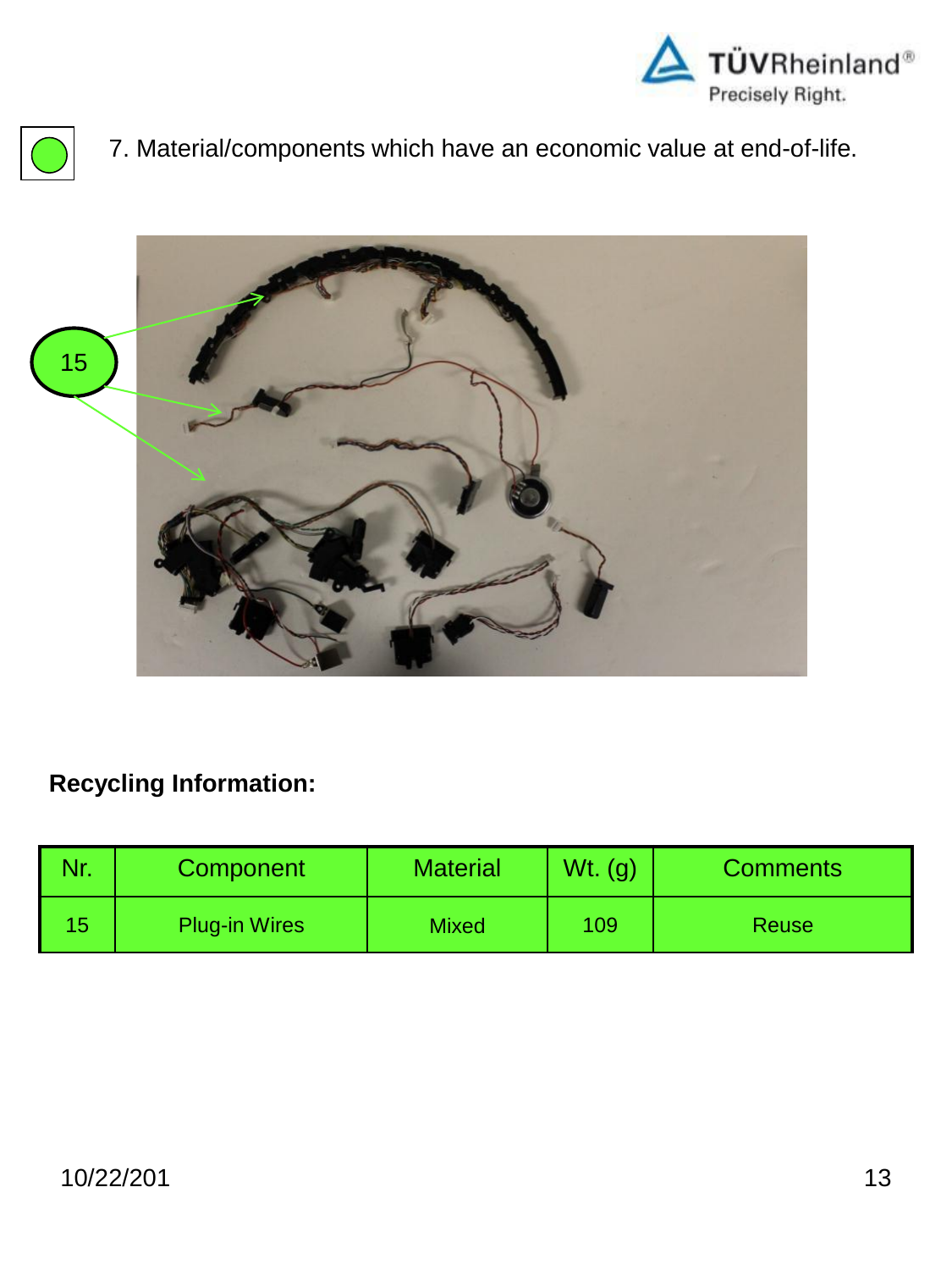





| Nr. | Component        | <b>Material</b> | $Wt.$ (g) | <b>Comments</b> |
|-----|------------------|-----------------|-----------|-----------------|
| 16  | <b>Screws</b>    | <b>Steel</b>    | 49        | Recycle         |
| 17  | <b>Bracket</b>   | <b>Aluminum</b> | 3         | Recycle         |
| 18  | <b>Brackets</b>  | <b>Aluminum</b> | 3         | Recycle         |
| 19  | <b>PCB Cover</b> | <b>Aluminum</b> | 25        | Recycle         |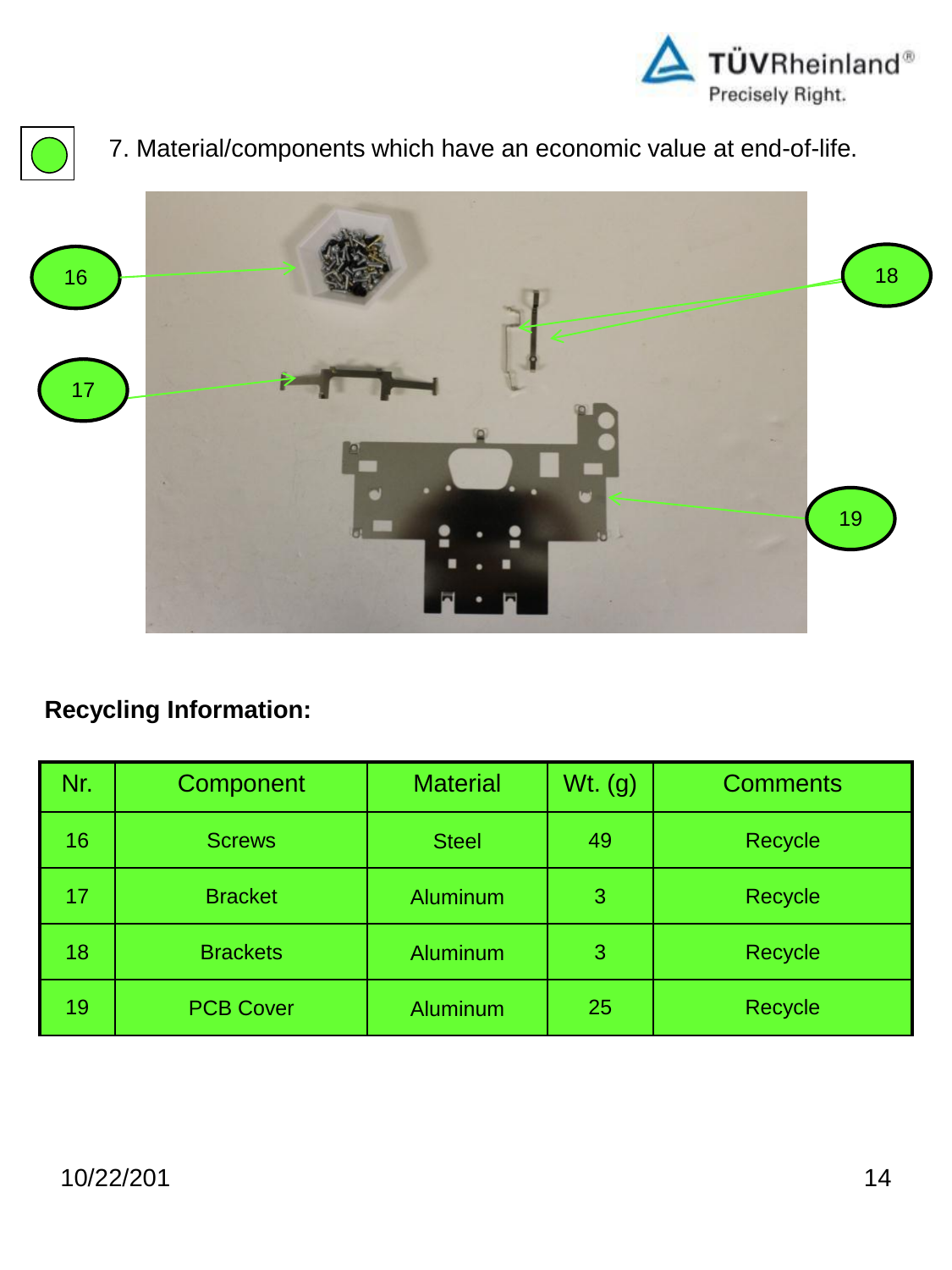

TÜVRheinland® Precisely Right.

7. Material/components which have an economic value at end-of-life.



| Nr. | Component                            | <b>Material</b> | $Wt.$ (g) | <b>Comments</b> |
|-----|--------------------------------------|-----------------|-----------|-----------------|
| 20  | <b>Charging Station Insert</b>       | <b>ABS</b>      | 10        | Recycle         |
| 21  | <b>Charging Station Top</b><br>Cover | <b>ABS</b>      | 86        | Recycle         |
| 22  | <b>Charging Station Base</b>         | <b>ABS</b>      | 44        | Recycle         |
| 23  | Filter x2                            | <b>Mixed</b>    | 36        | <b>Reuse</b>    |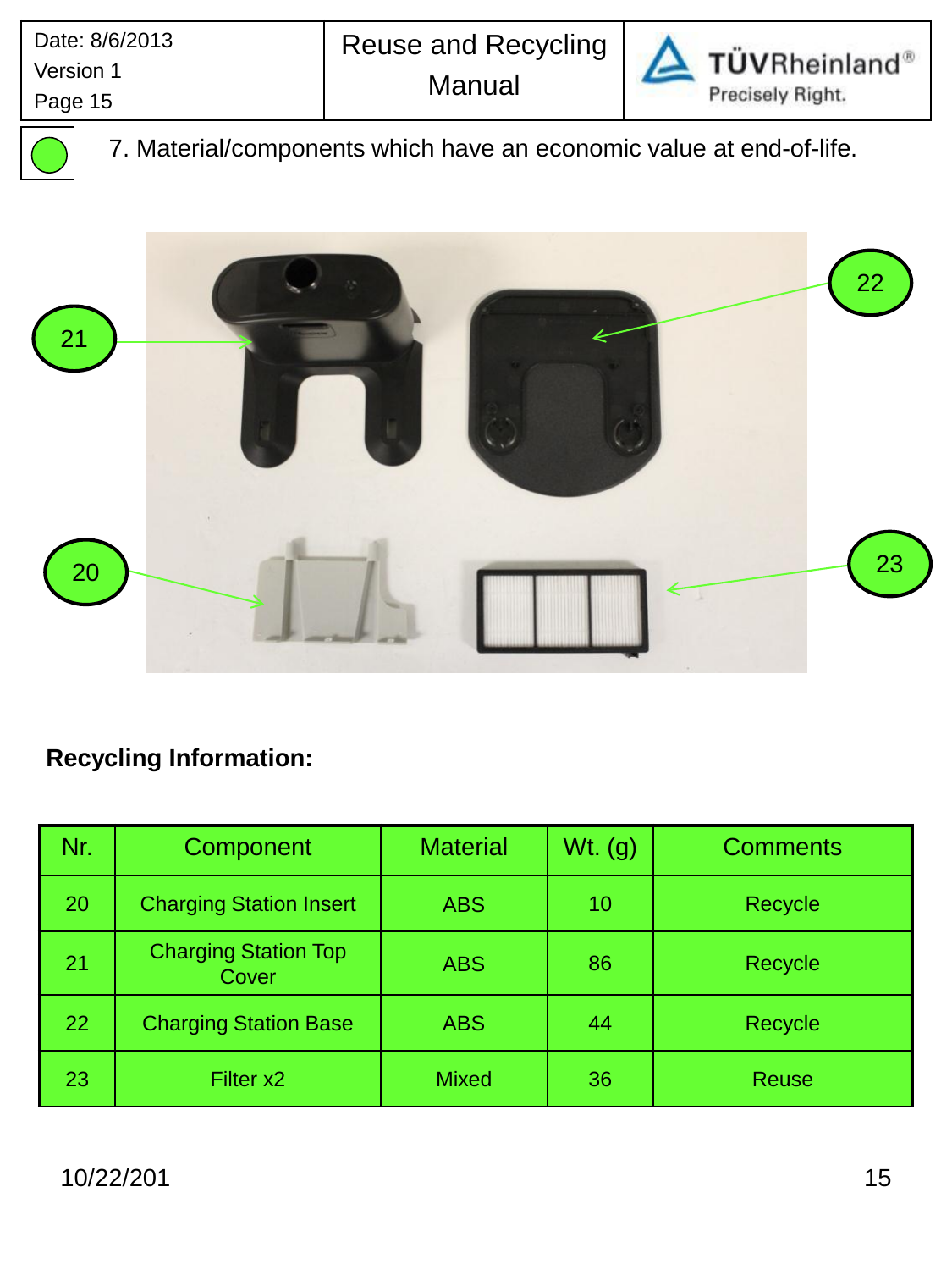

TÜVRheinland® Precisely Right.

7. Material/components which have an economic value at end-of-life.



| Nr. | Component                   | <b>Material</b> | $Wt.$ (g) | <b>Comments</b> |
|-----|-----------------------------|-----------------|-----------|-----------------|
| 24  | <b>Brush Assembly Mech.</b> | <b>Mixed</b>    | 71        | <b>Reuse</b>    |
| 25  | <b>Front Wheel Mech.</b>    | <b>Mixed</b>    | 35        | <b>Reuse</b>    |
| 26  | <b>Back Wheel Mechs.</b>    | <b>Mixed</b>    | 384       | <b>Reuse</b>    |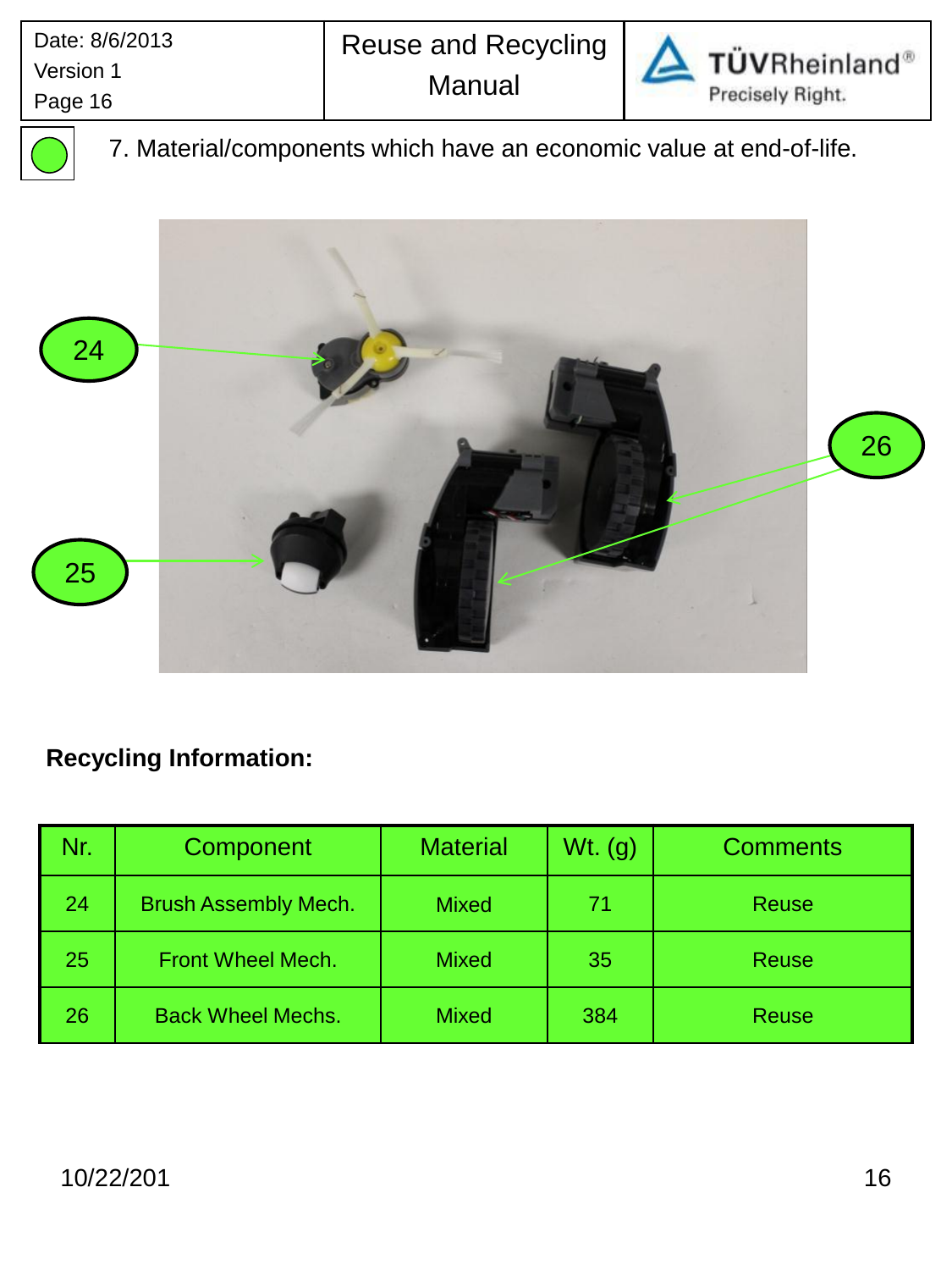

TÜVRheinland® Precisely Right.

7. Material/components which have an economic value at end-of-life.



| Nr | Component                                         | <b>Material</b> | $Wt.$ (g) | <b>Comments</b> |
|----|---------------------------------------------------|-----------------|-----------|-----------------|
| 27 | <b>Filter &amp; Dust Collector</b><br>Compartment | <b>Mixed</b>    | 348       | <b>Reuse</b>    |
| 28 | <b>Power Cord</b>                                 | <b>Mixed</b>    | 61        | <b>Reuse</b>    |
| 29 | Vacuum Roller Mech.                               | <b>Mixed</b>    | 422       | <b>Reuse</b>    |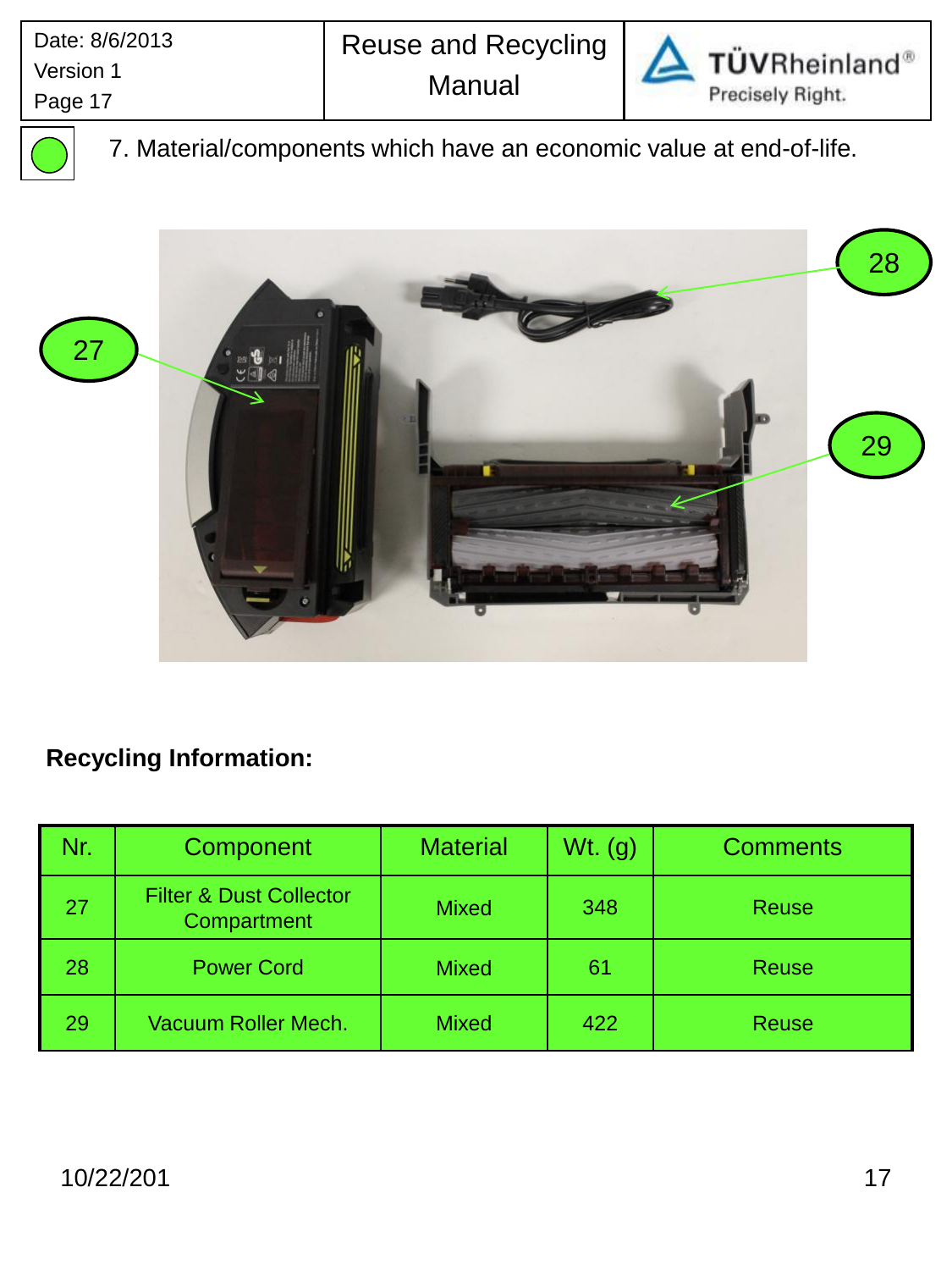

# **8. Recycling Information Summary:**

| Nr.            | <b>Component</b>                           | <b>Material</b>                         | Wt. $(g)$       | <b>Comments</b>                                                            |
|----------------|--------------------------------------------|-----------------------------------------|-----------------|----------------------------------------------------------------------------|
|                | <b>Main Vacuum PCB</b>                     | <b>PCB</b> / Mixed<br><b>Components</b> | 155             | <b>TREAT SEPARATELY,</b><br>50% RECYCLE                                    |
| $\overline{2}$ | <b>Lighthouse Main</b><br><b>Board</b>     | <b>PCB / Mixed</b><br><b>Components</b> | 25              | <b>TREAT SEPARATELY,</b><br><b>50% RECYCLE</b>                             |
| 3              | <b>R3 Lighthouse</b><br><b>Switchboard</b> | <b>PCB / Mixed</b><br><b>Components</b> | 9               | <b>TREAT SEPARATELY,</b><br><b>50% RECYCLE</b>                             |
| $\overline{4}$ | <b>Remote Control PCB</b>                  | <b>PCB / Mixed</b><br><b>Components</b> | 12 <sub>2</sub> | <b>TREAT SEPARATELY,</b><br>50% RECYCLE                                    |
| 5              | <b>Charging PCB</b>                        | <b>PCB / Mixed</b><br><b>Components</b> | 73              | <b>TREAT SEPARATELY,</b><br>50% RECYCLE                                    |
| 6              | <b>Indicator PCB</b>                       | <b>PCB / Mixed</b><br><b>Components</b> | 21              | <b>TREAT SEPARATELY,</b><br><b>50% RECYCLE</b>                             |
| $\overline{7}$ | <b>Wires</b>                               | <b>Mixed</b>                            | $\overline{2}$  | <b>TREAT SEPARATELY,</b><br><b>40% RECYCLE/ 60%</b><br><b>INCINERATION</b> |
| 8              | <b>Battery</b>                             | <b>Mixed</b>                            | 699             | <b>See Battery Directive</b>                                               |

| Nr.            | <b>Component</b>                        | <b>Material</b>       | Wt. (g)        | <b>Comments</b> |
|----------------|-----------------------------------------|-----------------------|----------------|-----------------|
| $\overline{1}$ | <b>Clear Film PCB Covers</b>            | <b>Non-ID Plastic</b> | 14             | <b>Waste</b>    |
| $\overline{2}$ | <b>Inner Main Display Film</b><br>Cover | <b>Non-ID Plastic</b> | $\overline{2}$ | <b>Waste</b>    |
| 3              | <b>Inner Main Display</b><br>Case       | <b>Non-ID Plastic</b> | 46             | <b>Waste</b>    |
| $\overline{4}$ | <b>Miscellaneous Buttons</b><br>& Parts | <b>Non-ID Plastic</b> | 51             | <b>Waste</b>    |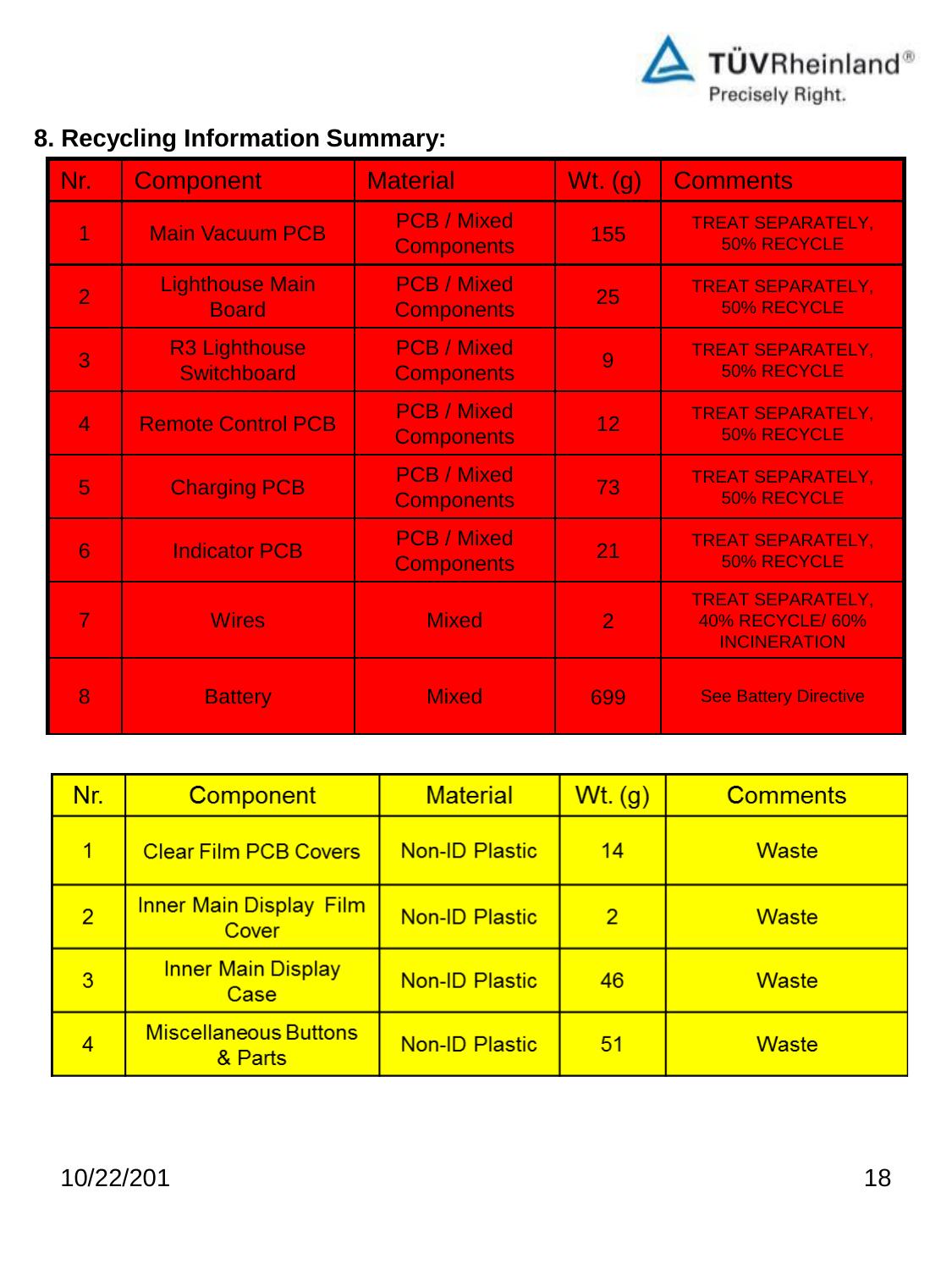# **8. Recycling Information Summary:**



| Nr.             | Component                                              | <b>Material</b> | Wt. (g)        | <b>Comments</b> |
|-----------------|--------------------------------------------------------|-----------------|----------------|-----------------|
| 1               | <b>Remote Control</b><br><b>Battery Comp. Cover</b>    | <b>ABS</b>      | $\overline{4}$ | Recycle         |
| $\overline{2}$  | <b>Remote Control Front</b><br>Cover                   | <b>ABS</b>      | 18             | Recycle         |
| 3               | <b>Remote Control Back</b><br>Cover                    | <b>ABS</b>      | 25             | Recycle         |
| $\overline{4}$  | <b>Vacuum Battery</b><br><b>Compartment Cover</b>      | <b>ABS</b>      | 40             | Recycle         |
| 5               | <b>Virt. Wall Outer Case</b>                           | <b>ABS</b>      | 60             | Recycle         |
| $6\phantom{1}6$ | <b>Virt. Wall Battery</b><br><b>Compartment Insert</b> | <b>ABS</b>      | 43             | Recycle         |
| $\overline{7}$  | <b>Virt. Wall Battery</b><br><b>Compartment Cover</b>  | <b>ABS</b>      | 8              | Recycle         |
| 8               | <b>Top Vacuum Cover</b>                                | <b>ABS</b>      | 295            | Recycle         |
| $\overline{9}$  | <b>Bottom Vacuum Case</b>                              | <b>ABS</b>      | 398            | Recycle         |
| 10              | <b>Outer Side Cover</b>                                | <b>ABS</b>      | 240            | Recycle         |
| 11              | <b>Main Display Outer</b><br>Cover                     | <b>ABS</b>      | 57             | Recycle         |
| 12              | <b>Outer Rim Cover</b><br><b>Inserts</b>               | <b>ABS</b>      | 19             | Recycle         |
| 13              | <b>Outer Rim Cover</b>                                 | <b>ABS</b>      | 73             | Recycle         |
| 14              | <b>Bottom Vacuum Cover</b>                             | <b>ABS</b>      | 118            | Recycle         |
| 15              | <b>Plug-in Wires</b>                                   | <b>Mixed</b>    | 109            | <b>Reuse</b>    |